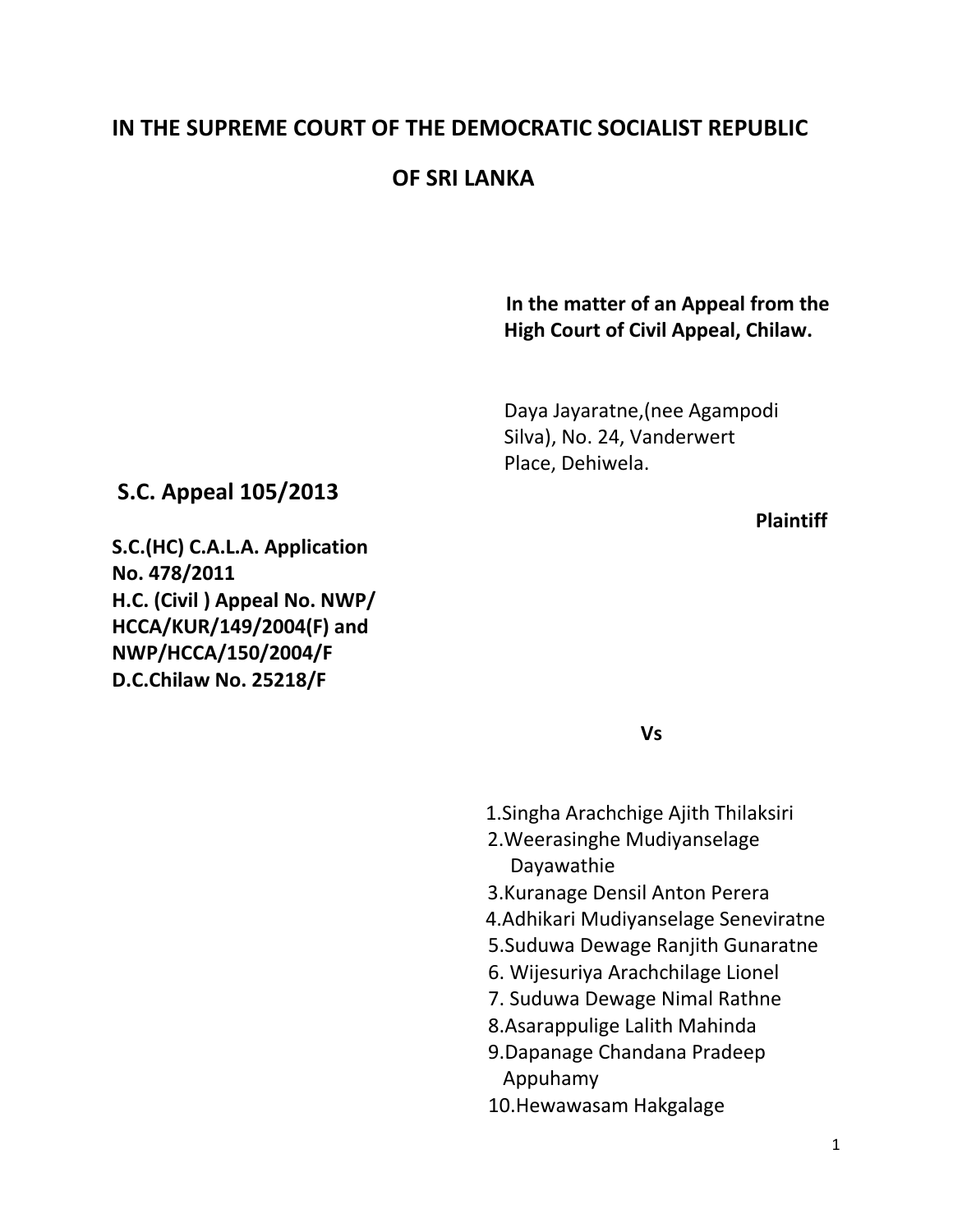### Karalinahamy

- 11.Ranepura Hewage Gunajeeva
- 12. Hikkaduge Sunil Fernando
- 13. Jayasuriya Arachchige Don Lakshman Jayantha
- 14. Jayasuriya Arachchige Don Asoka Jayasinghe
- 15. Sebastian Lawrence
- 16. N.Joseph Michael Royala
- 17. Doresamy Kandasamy
- 18. Suriya Arachchige Sampath Appuhamy
- 19. Mutthai Waduwei Sarawanamuttu
- 20. Jayasuriya Arachchige Pelician Perera
- 21. Suduwa Dewage Lushan Fernando
- 22. Muthugalage Sisira Sarath
- 23. Sebesthian Pulle Selwaniathi
- 24. Hewabattage Premadasa Ediriweera
- 25.Madurasinghage Don Grace Ethala
- 26. Chakrawarthige Lal Fernando
- 27. Deepal Aravinda Suduwa Dewage
- 28. Kanvedige Velupille
- 29. W. Magrat
- 30.Ranathunga Arachchi Rohan Ajith Kumara
- 31. Ranathunga Arachchi Shantha Jagath
- 32.Dissanayakage Karunaratne
- 33. Suduwa Dewage Wijeratne
- 34. Kandai Shantha Kumaran
- 35. Peter Neville Patrick
- 36. Maheepala Mudalige Somaweera Chandradasa
- 37. Udunuwara Kankanamage Upali Ranjith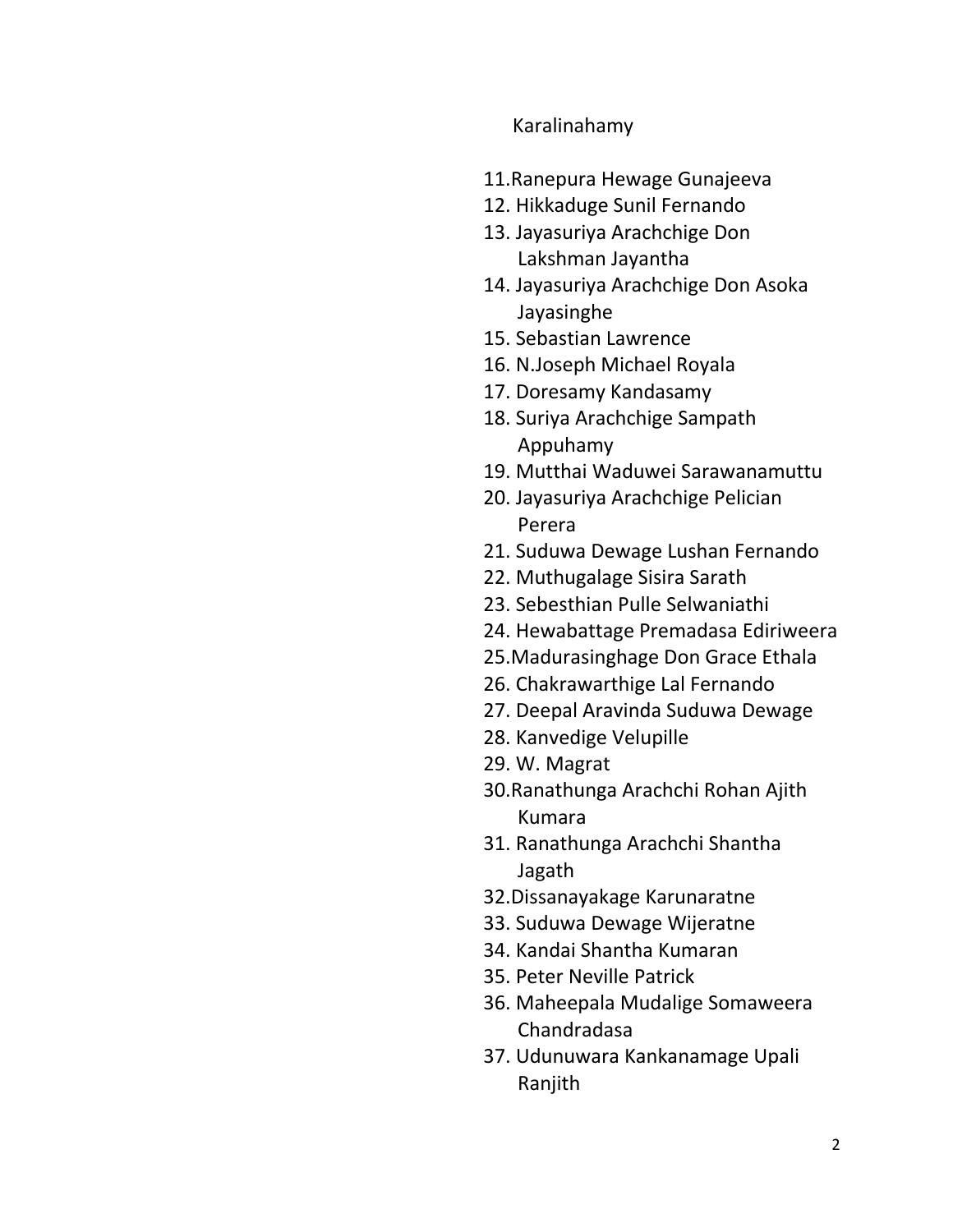- 38. Polwatte Wickramasinghalage Siriwardena
- 39. Sethunga Mudalige Berti Joseph Perera
- 40.Ramasamy Kumaraswamy Selvadorai
- 41. Amarasingha Arachchige Keerthirathne
- 42. Nishanka Arachchige Janaka Chaminda Lal
- 43. Mattusamy Kanagaratnum
- 44. Kurana Arachchi Stanly Rodrigo
- 45. Kuruppu Arachchige Mary Agnes Rodrigo
- 46. Allimuttu Jeganathan
- 47. Warnakulasuriya Jude Nilantha Fernando
- **All of** Musafar Estate alias Ebert Silva Estate, Chilaw.

#### **Defendants**

#### **AND**

- 1.Singha Arachchige Ajith Thilaksiri
- 2.Weerasinghe Mudiyanselage Dayawathie
- 3.Kuranage Densil Anton Perera
- 4.Adhikari Mudiyanselage Seneviratne
- 5.Suduwa Dewage Ranjith Gunaratne
- 6. Wijesuriya Arachchilage Lionel
- 7. Suduwa Dewage Nimal Rathne
- 8.Asarappulige Lalith Mahinda
- 9.Dapanage Chandana Pradeep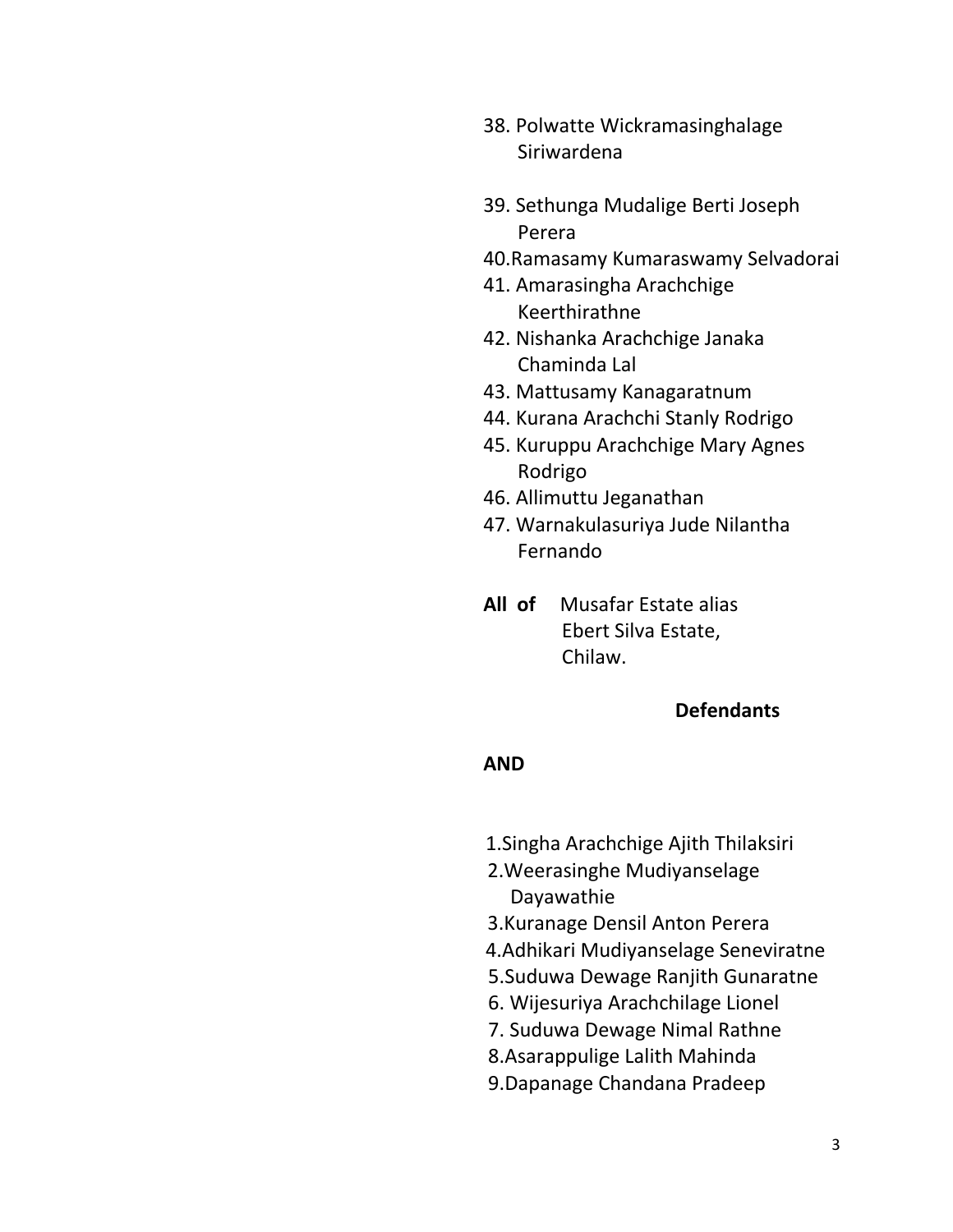# Appuhamy

- 10.Hewawasam Hakgalage Karalinahamy
- 11.Ranepura Hewage Gunajeeva
- 12. Hikkaduge Sunil Fernando
- 13. Jayasuriya Arachchige Don Lakshman Jayantha
- 14. Jayasuriya Arachchige Don Asoka Jayasinghe
- 15. Sebastian Lawrence
- 16. N.Joseph Michael Royala
- 17. Doresamy Kandasamy
- 18. Suriya Arachchige Sampath Appuhamy
- 19. Mutthai Waduwei Sarawanamuttu
- 20. Jayasuriya Arachchige Pelician Perera
- 21. Suduwa Dewage Lushan Fernando
- 22. Muthugalage Sisira Sarath
- 23. Sebesthian Pulle Selwaniathi
- 24. Hewabattage Premadasa Ediriweera
- 25.Madurasinghage Don Grace Ethala
- 26. Chakrawarthige Lal Fernando
- 27. Deepal Aravinda Suduwa Dewage
- 28. Kanvedige Velupille
- 29. W. Magrat
- 30.Ranathunga Arachchi Rohan Ajith Kumara
- 31. Ranathunga Arachchi Shantha Jagath
- 32.Dissanayakage Karunaratne
- 33. Suduwa Dewage Wijeratne
- 34. Kandai Shantha Kumaran
- 35. Peter Neville Patrick
- 36. Maheepala Mudalige Somaweera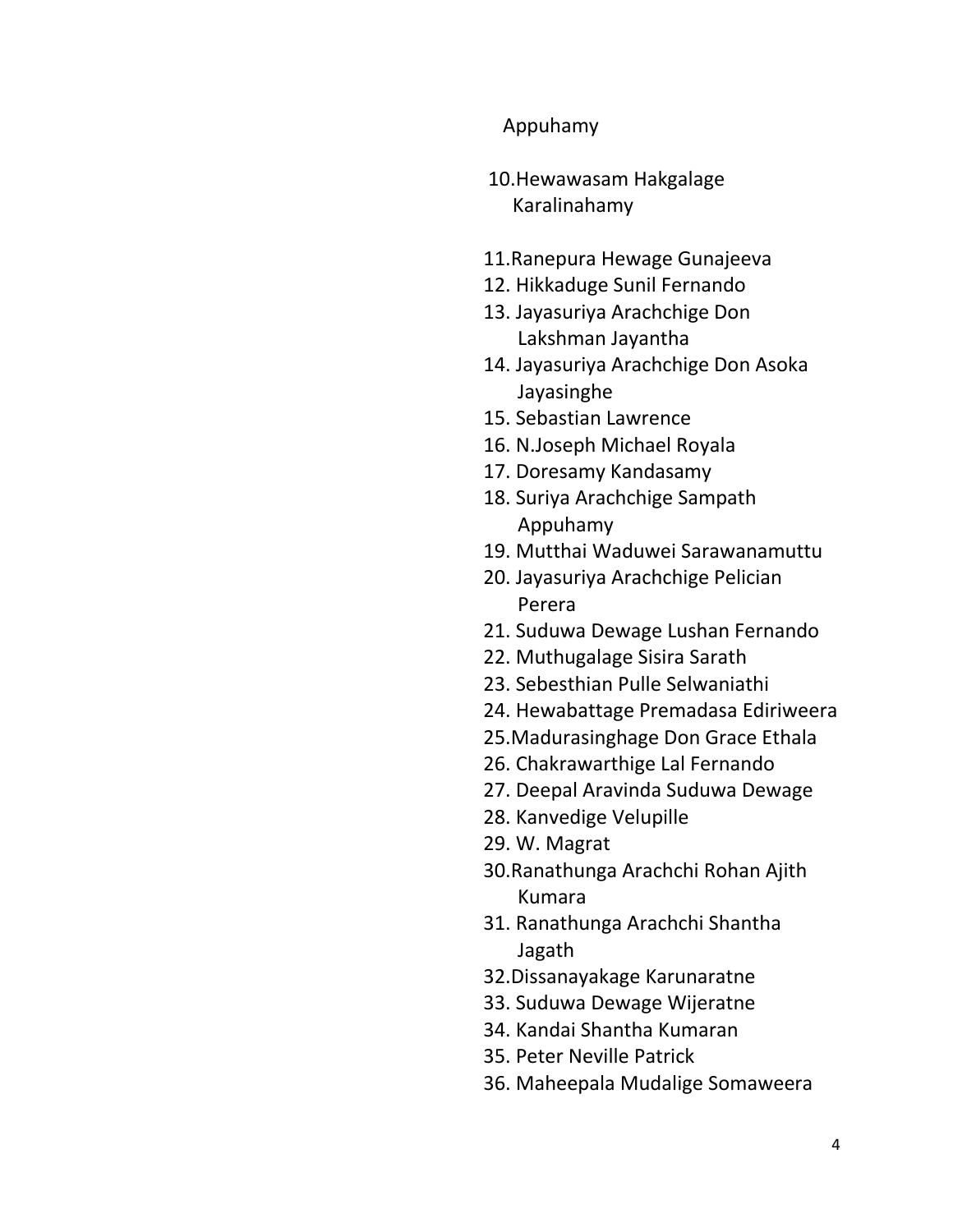#### Chandradasa

- 37. Udunuwara Kankanamage Upali Ranjith
- 38. Polwatte Wickramasinghalage Siriwardena
- 39. Sethunga Mudalige Berti Joseph Perera
- 40.Ramasamy Kumaraswamy Selvadorai
- 41. Amarasingha Arachchige Keerthirathne
- 42. Nishanka Arachchige Janaka Chaminda Lal
- 43. Mattusamy Kanagaratnum
- 44. Kurana Arachchi Stanly Rodrigo
- 45. Kuruppu Arachchige Mary Agnes Rodrigo
- 46. Allimuttu Jeganathan
- 47. Warnakulasuriya Jude Nilantha Fernando
- **All of** Musafar Estate alias Ebert Silva Estate, Chilaw.

### **Defendants Appellants**

#### **AND**

Daya Jayaratne,(nee Agampodi Silva), No. 24, Vanderwert Place, Dehiwala.

#### **Plaintiff Respondent Petitioner**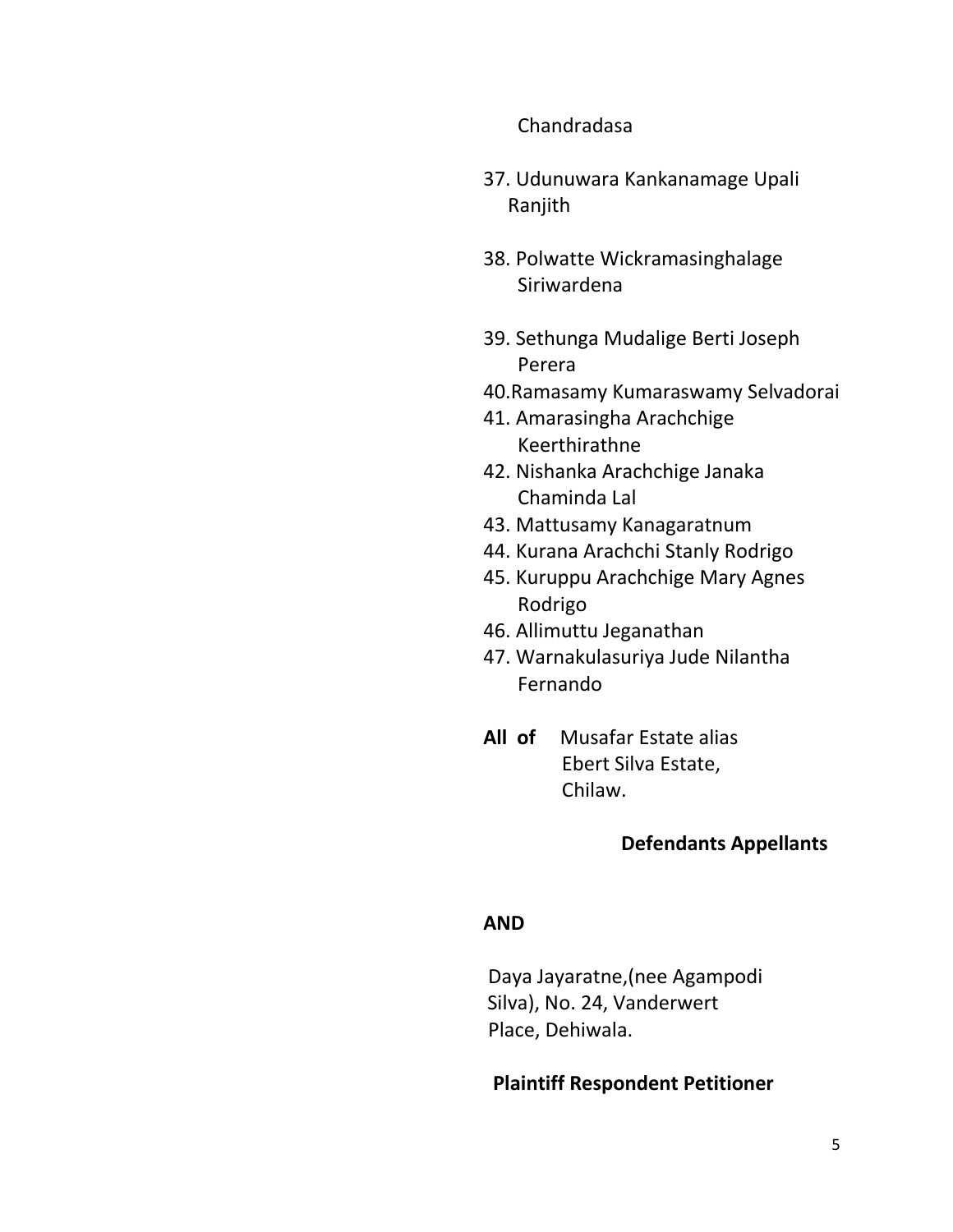- 1.Singha Arachchige Ajith Thilaksiri
- 2.Weerasinghe Mudiyanselage Dayawathie
- 3.Kuranage Densil Anton Perera
- 4.Adhikari Mudiyanselage Seneviratne
- 5.Suduwa Dewage Ranjith Gunaratne
- 6. Wijesuriya Arachchilage Lionel
- 7. Suduwa Dewage Nimal Rathne
- 8.Asarappulige Lalith Mahinda
- 9.Dapanage Chandana Pradeep Appuhamy
- 10.Hewawasam Hakgalage Karalinahamy
- 11.Ranepura Hewage Gunajeeva
- 12. Hikkaduge Sunil Fernando
- 13. Jayasuriya Arachchige Don Lakshman Jayantha
- 14. Jayasuriya Arachchige Don Asoka Jayasinghe
- 15. Sebastian Lawrence
- 16. N.Joseph Michael Royala
- 17. Doresamy Kandasamy
- 18. Suriya Arachchige Sampath Appuhamy
- 19. Mutthai Waduwei Sarawanamuttu
- 20. Jayasuriya Arachchige Pelician Perera
- 21. Suduwa Dewage Lushan Fernando
- 22. Muthugalage Sisira Sarath
- 23. Sebesthian Pulle Selwaniathi
- 24. Hewabattage Premadasa Ediriweera
- 25.Madurasinghage Don Grace Ethala
- 26. Chakrawarthige Lal Fernando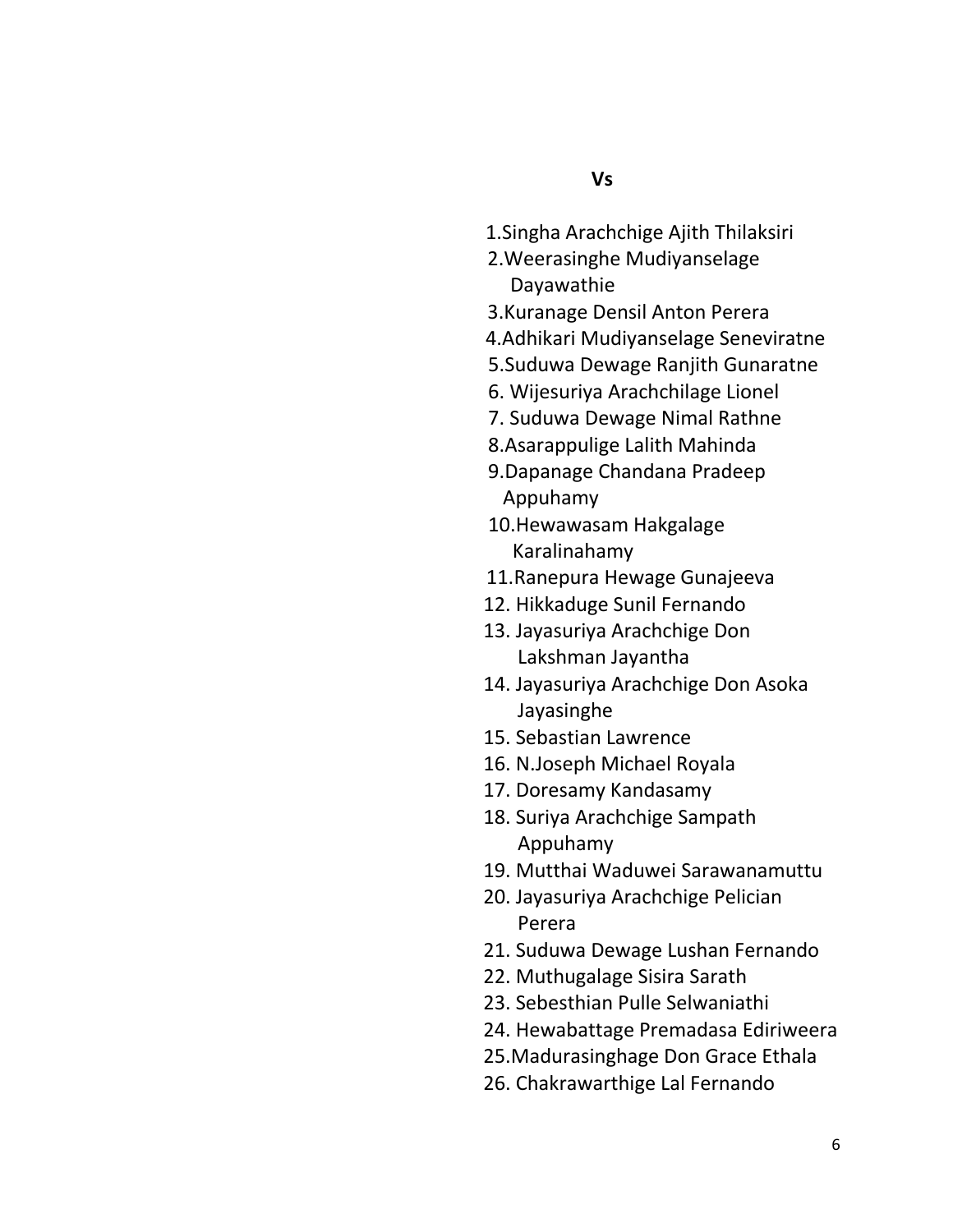- 27. Deepal Aravinda Suduwa Dewage
- 28. Kanvedige Velupille
- 29. W. Magrat
- 30.Ranathunga Arachchi Rohan Ajith Kumara
- 31. Ranathunga Arachchi Shantha Jagath
- 32.Dissanayakage Karunaratne
- 33. Suduwa Dewage Wijeratne
- 34. Kandai Shantha Kumaran
- 35. Peter Neville Patrick
- 36. Maheepala Mudalige Somaweera Chandradasa
- 37. Udunuwara Kankanamage Upali Ranjith
- 38. Polwatte Wickramasinghalage Siriwardena
- 39. Sethunga Mudalige Berti Joseph Perera
- 40.Ramasamy Kumaraswamy Selvadorai
- 41. Amarasingha Arachchige Keerthirathne
- 42. Nishanka Arachchige Janaka Chaminda Lal
- 43. Mattusamy Kanagaratnum
- 44. Kurana Arachchi Stanly Rodrigo
- 45. Kuruppu Arachchige Mary Agnes Rodrigo
- 46. Allimuttu Jeganathan
- 47. Warnakulasuriya Jude Nilantha Fernando
- **All of** Musafar Estate alias Ebert Silva Estate, Chilaw.

#### **Defendants Appellants Respondents**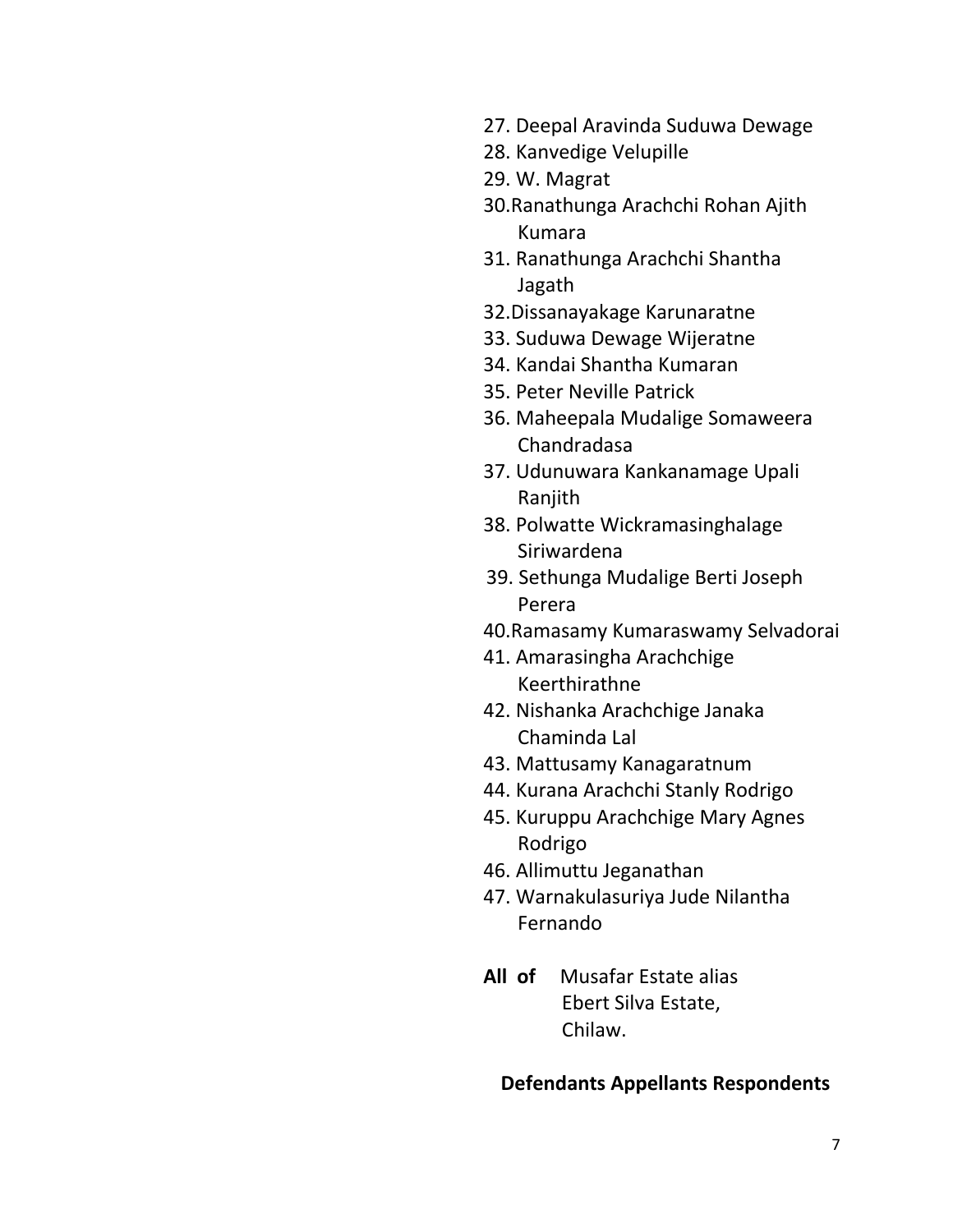# **BEFORE: PRIYASATH DEP PCJ. S. EVA WANASUNDERA PCJ. B.P.ALUVIHARE PCJ.**

- **COUNSEL:** Kapila Liyanagama for Plaintiff Respondent Petitioner M.U.M. Ali Sabry, PC. with Nuwan Bopage for 3rd to 21st Defendants Appellants Respondents
- **ARGUED ON :** 30. 05. 2016.
- **DECIDED ON:** 08. 08. 2016.

#### **S. EVA WANASUNDERA PCJ.**

On the  $10^{th}$  of July, 2013, this Court had granted Leave to Appeal in this matter on one question of law, which was raised by the Counsel for the Plaintiff Respondent Appellant. It reads as follows:-

1. Did the Civil Appellate High Court err in dismissing the original action merely on the ground of misjoining of the parties and causes of action, having decided all other matters in favour of the Plaintiff Respondent Appellant?

Thereafter Court allowed another question of law which was formulated as follows by the Counsel for the Defendant Appellant Respondent:-

2. In a situation where a Court is inclined to the view that there has been a misjoining of parties and / or causes of action, could it have made any order other than dismissal, for the purpose of properly adjudicating the matter in issue in the case between the relevant parties?

The facts of this Appeal can be summarized in this way. The Plaintiff Respondent Appellant ( hereinafter referred to as the Plaintiff ) instituted this action in the year 1999, in the District Court of Chilaw seeking inter alia a declaration of title and ejectment of the 47 defendants who were occupying the land. The land in question is of an extent of 6 Acres 2 Roods and 3 Perches which is Lot 5 of Plan No. 454 dated 6.9.1981 with a servitude over Lot 3 of the said Plan No. 454,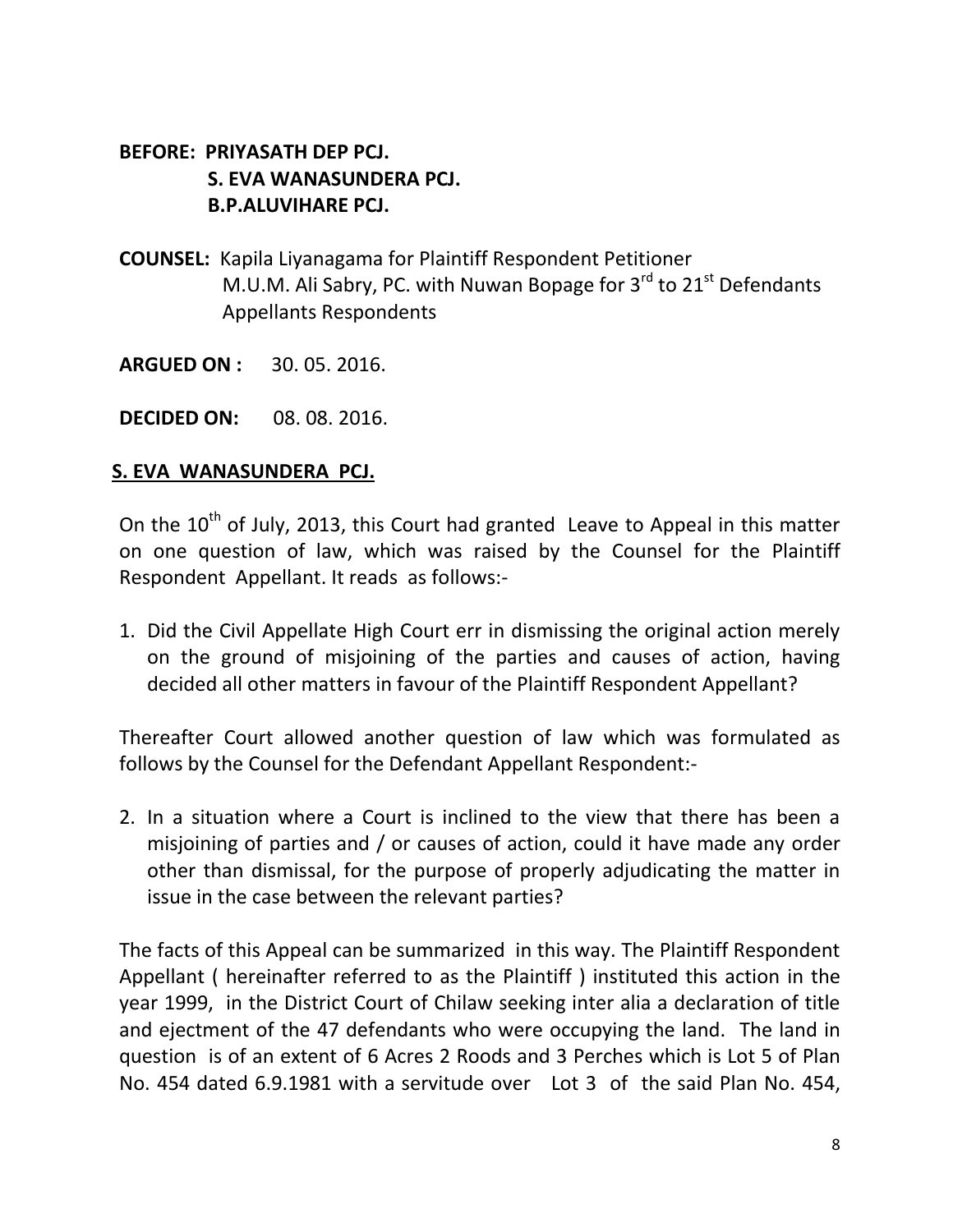according to the Plaint dated  $1<sup>st</sup>$  October, 1999. All the 47 Defendants were occupying different portions of this large land. The  $3<sup>rd</sup>$  to  $21<sup>st</sup>$  Defendant Appellant Respondents ( hereinafter referred to as the Defendants ) filed a joint answer seeking the dismissal of the Plaint. Some other defendants also had filed answers as well. The District Judge granted the reliefs prayed for in the Plaint and further **placed a condition** to the effect that the Defendants are entitled to purchase their respective areas of land on which they were living at the rate of Rs. 6500/- per perch of the land within three months from the date of the judgment. The failure to buy the land by the occupants would entitle the Plaintiff to eject them in compliance with the judgment.

Both the Plaintiff and the Defendants appealed to the Civil Appellate High Court of the North Western Province holden in Kurunegala on different grounds.The two Appeals were amalgamated and heard as one case before the High Court. The Plaintiff pleaded that **the condition** placed in the judgment of the District Judge giving an entitlement to purchase parts of the land was **not prayed for in the Plaint and such relief was not claimed for in the plaint.** The Defendants pleaded that the Plaintiff had **misjoined the parties and misjoined the causes of action** which was decided by the District Judge in **the negative**.

The High Court held **that the District Judge had erred in granting to the Defendants what was not prayed for by the Plaintiff.** Further, the High Court considered the main ground pleaded by the Defendants against the Judgment appealed as **'misjoinder of parties and causes of action'**. The Plaintiff had pleaded in the answer that the 47 Defendants **acted in concert in entering upon the land in question.** The District Judge had held there was **no misjoinder of parties or causes of action** considering as the reason, **the basis** that all the defendants had claimed one million rupees each as damages in their seperate answers as well as in their joint answers. Many occupiers of the land had given evidence stating the year and the month they first came into the land which varied from one person to another and claimed prescriptive title to the different areas of the land commencing from various different years. The Civil Appellate High Court held that even though it was pleaded by the Plaintiff that the Defendants had acted in concert in entering upon the land in question, **she had not proved the same**. Further more, the High Court held that the District Judge was wrong in having held that there was no misjoinder of parties and causes of action having acted on a wrong basis about all of them claiming the same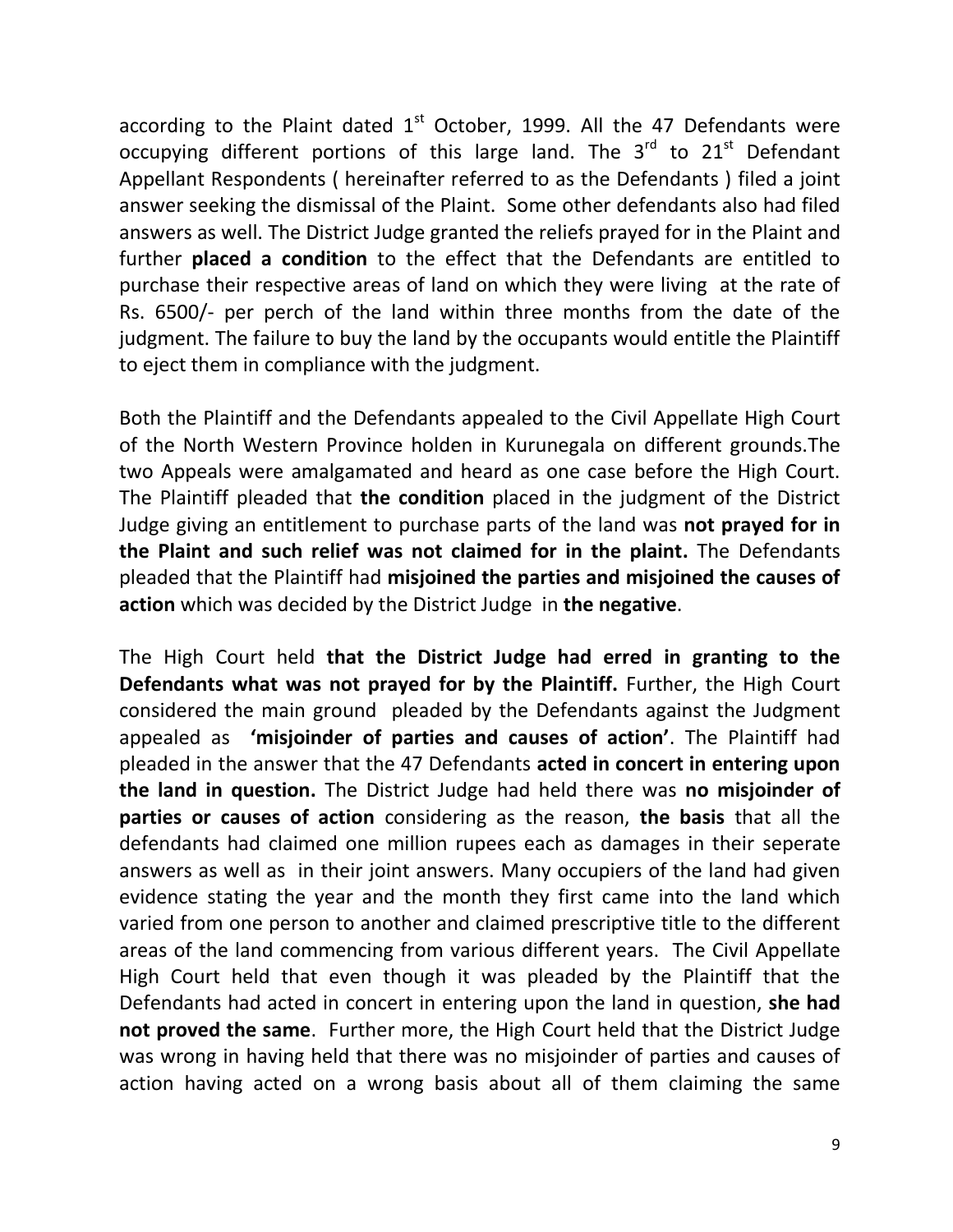amount as damages. Therefore the High Court held again that the **District Court had erred**. On both grounds as aforementioned the **High Court set aside the judgment of the District Judge and dismissed the action filed by the Plaintiff on the ground that there is a misjoinder of parties and causes of action**.

The High Court allowed both Appeals on different grounds **and confirmed that the District Judge was wrong and set aside the judgment of the District Court** as well as dismissed the Plaint. The Plaintiff is before this Court on the ground of dismissal of the Plaint.

I observe that the two questions of law revolves around "misjoinder of parties and causes of action". The Plaintiff Respondent Appellant argues that on the simple ground of misjoinder of parties and causes of action, no action instituted in the District Court can be dismissed. The Defendant Appellant Respondent argues that when the parties and causes are misjoined , no court can adjudicate on the matters in issue before court properly and in such an instance, there is no other order that can be granted but dismissal of the action.

I observe that Sections 14, 17, 18,22 and 36 of the Civil Procedure Code deal with joining of parties and causes of action with regard to cases filed in the District Court. I would like to reproduce them for clarification:

Sec. 14:

All persons may be joined as defendants against whom the right to any relief is alleged to exist, whether jointly, severally, or in the alternative, in respect of the same cause of action. And judgment may be given against such one or more of the defendants as may be found to be liable, according to their respective liabilities, without any amendment.

Sec. 17:

No action shall be defeated by reason of the misjoinder or non-joinder of parties, and the court may in every action deal with the matter in controversy so far as regards the rights and interests of the parties actually before it.

Nothing in this Ordinance shall be deemed to enable plaintiffs to join in respect of distinct causes of action.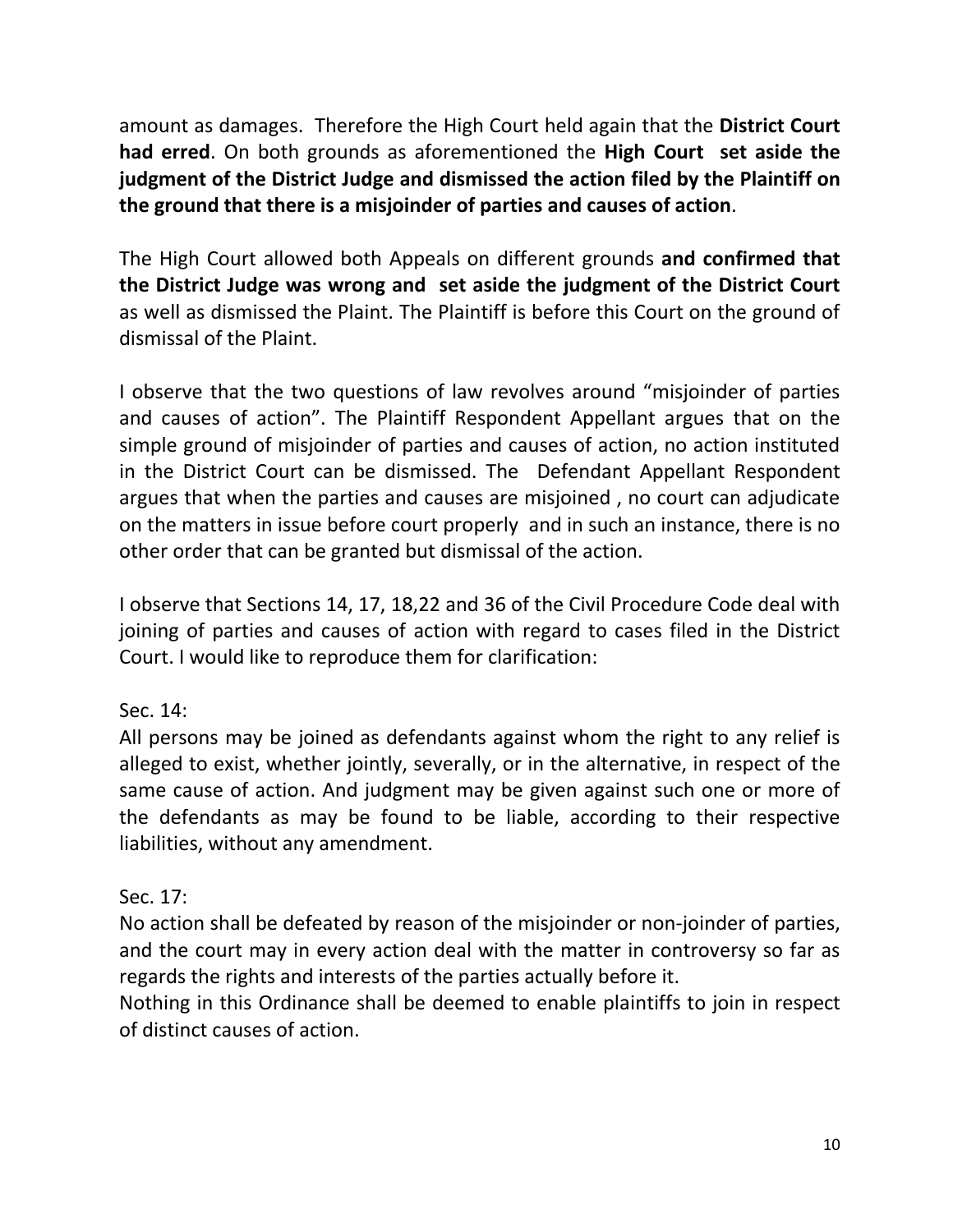If the consent of anyone who ought to be joined as a plaintiff cannot be obtained, he may be made a defendant, the reasons therefor being stated in the plaint.

Sec.18:

(1)The Court may on or before the hearing, upon the application of either party, and on such terms as the court thinks just, order that the name of any party, whether as plaintiff or as defendant improperly joined, be struck out; and the court may at any time, either upon or without such application, and on such terms as the court thinks just, order that any plaintiff be made a defendant, or that any defendant be made a plaintiff, and that the name of any person who ought to have been joined, whether as plaintiff or defendant, or whose presence before the court may be necessary in order to enable the court effectually and completely to adjudicate upon and settle all the questions involved in that action, be added.

(2) Every order for such amendment or for alteration of parties shall state the facts and reasons which together form the ground on which the order is made. And in the case of a party being added, the added party or parties shall be named with the designation " added party " in all pleadings or processes or papers entitled in the action and made after the date of the order.

Sec. 36:

(1) Subject to the rules contained in the last section, the plaintiff may unite in the same action several causes of action against the same defendant or the same defendants jointly, and any plaintiffs having causes of action in which they are jointly interested against the same defendant or defendants may unite such causes of action in the same action.

But if it appears to the court that any such causes of action cannot be conveniently tried or disposed of together, the court may, at any time before the hearing, of its own motion or on the application of any defendant, in both cases either in the presence of, or upon notice to, the plaintiff, or at any subsequent stage of the action if the parties agree, order separate trials of any such causes of action to be had, or make such other order as may be necessary or expedient for the separate disposal thereof.

(2) When causes of action are united, the jurisdiction of the court as regards the action shall depend on the amount or value of the aggregate subject matters at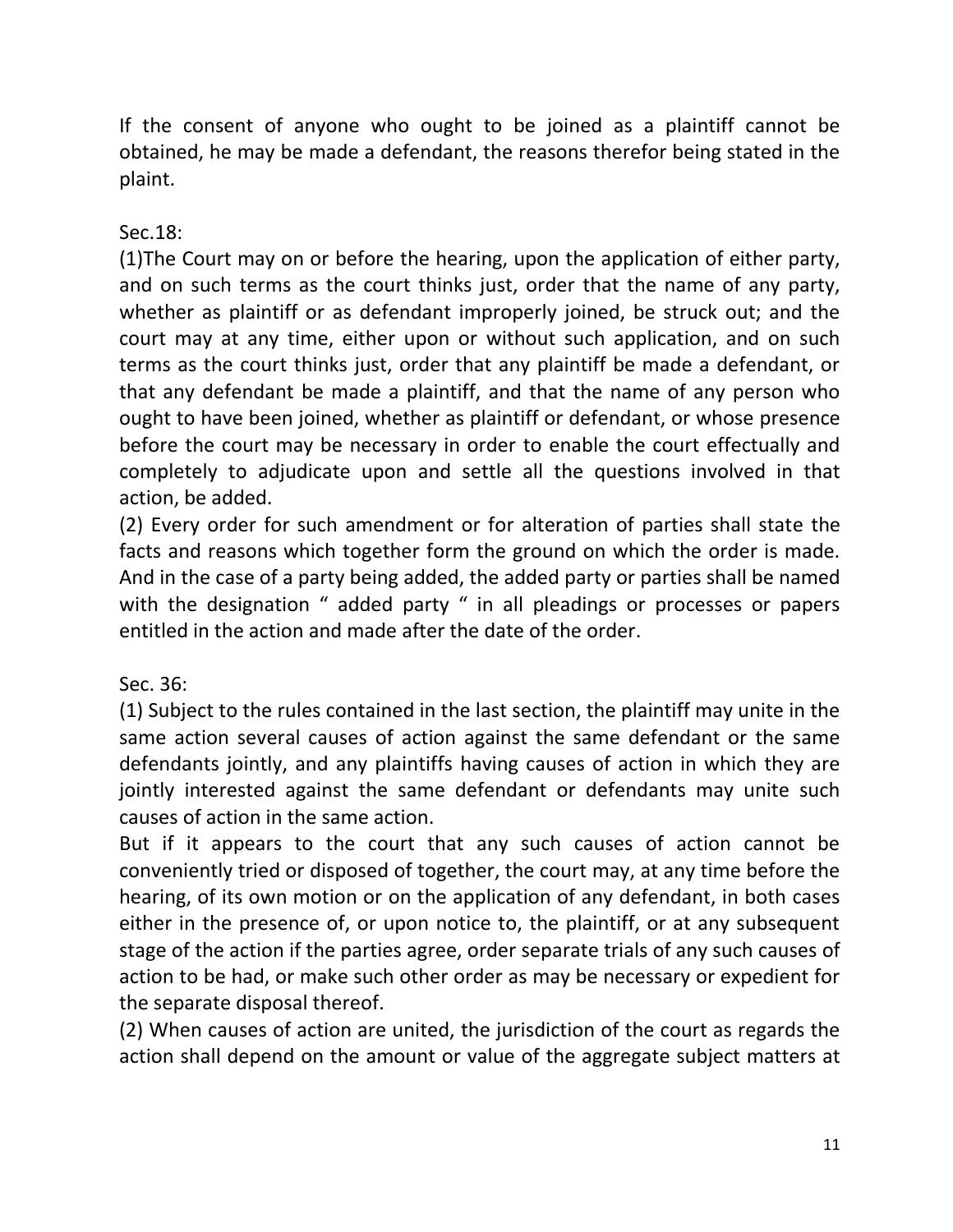the date of instituting the action, whether or not an order has been made under the second paragraph of subsection (1).

I find that the Plaintiff in this action claim a declaration of title to, and the ejectment of the Defendants. She alleges in paragraph 11 of the Plaint that all the 47 Defendants have built temporary buildings and are living on the land as tresspassers. **In paragraph 12, the Plaintiff alleges that they are acting in concert** contesting her title while they are possessing the land.

When an action is filed before the trial court , the Judge who sits in judgment has to get the issues raised and hear the evidence before deciding on each issue. For any matter to be decided the Judge has to make up his mind as to what the problem is, and which parties are affected by what reason. In other words the Judge has to identify the proper parties clearly and also identify the proper causes of action which he has to decide upon. I opine that no judge can just hear the case for the sake of hearing what is before him because it is the judge who is responsible for his judgment. When the problem is with regard to land, the extent of the land on which the alleged trespassers are occupying and why they are occupying in the manner which they are doing so has to be determined. In the case in hand, according to the evidence of the occupiers, it is clear that they had come into the land with different opinions, such as it is some abandoned state land and believing that they will some day get concessions from the state. Most of them did not know each other at all and whereabout each other were living on the land and which year or when they had entered the land. They were not friends. They had not done **anything together** with regard to building on the land, fencing the plots they are occupying or cultivating on the land etc. Each person had come and landed there **on their own**. Nobody had been acting in concert. The Plaintiff had totally disregarded what she herself had pleaded in her plaint in paragraph 12, that the occupiers had acted in concert in entering upon her land which is the subject matter of this case.

In fact this big land had been rather abandoned for quite some time without any owner coming into the site or looking after the interests. The Plaint explains in the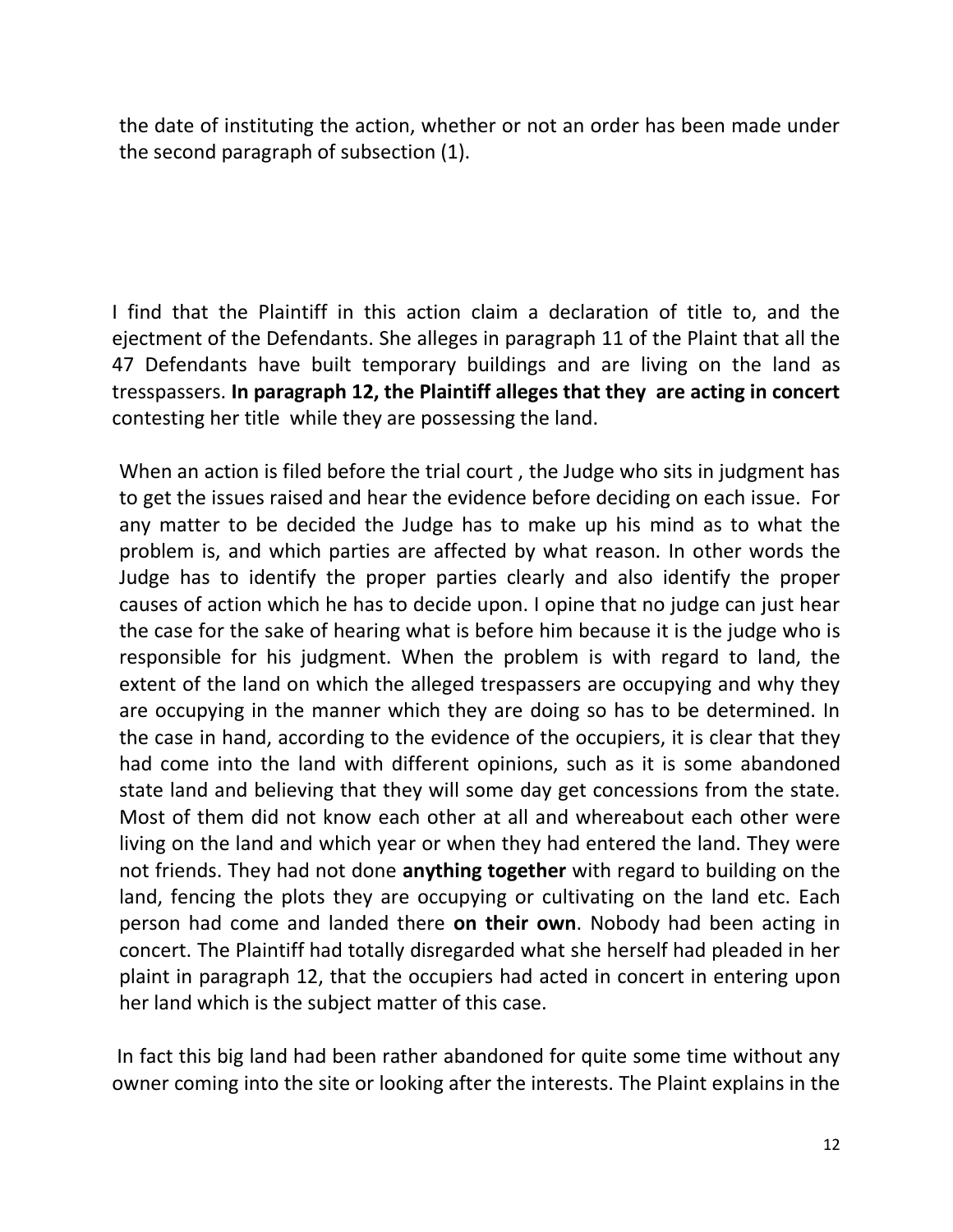first 10 paragraphs, how the larger land of 50 Acres 2 Roods and 30 Perches which is morefully described in the first Schedule to the Plaint was the subject matter of a Testamentary case No. 16127/T before the year 1960. It is only in 1981 that the Plan No. 454 was drawn and an amicable Partition deed was written amongst all the parties who inherited from Agampodi Nomis de Silva at the end of the said testamentary case. It is only on 21.12.1994 that the Plaintiff got her rights by deed No. 67 attested by C.S.M.L. Perera, Notary Public, from one of the parties to the Partition Deed by way of a deed of gift . However, even though the District Judge had decided that the Defendants had prescribed to the land on their assertion while giving evidence, the High Court had over ruled the decision of the District Judge and opined that the Defendants have failed to establish their claim based on title by prescription.

It is an argument of the Plaintiff that while holding with the Plaintiff when the High Court Judges ruled out prescriptive title of the Defendants then there is no reason for the High Court Judges to dismiss the Plaint. It is observed by me that the High Court Judges has taken up every point and reached their decision.

The High Court held that the Defendants have failed to establish prescriptive title to the land. I find that the evidence does not point to that end because some of the Defendants had given evidence to the effect that they commenced their occupation in 1985 and 1987. On a balance of probability, when considering the evidence of the Plaintiff, the correct position is that some of them have prescribed and some of them have not. If there were separate actions against those who had built permanent buildings etc. it would have been not so difficult whether they had prescribed to the land or not. If court was enlightened on the extent of the portions of land the occupiers were holding onto, it would have been different. I opine that the High Court was wrong to have held that the occupiers had failed to establish prescriptive title.

The High Court had next analysed the other point and reached the decision that the Plaintiff had misjoined the parties and causes of action and dismissed the action for different reasons. The Plaintiff had given evidence to the effect that she did not know whether some of the parties to the action were on the land in 1985, 1987 etc. and also that she did not know how many more parties are on the land other than the 47 Defendants who are parties to this action.She did not know how many of the buildings were temporary and how many buildings were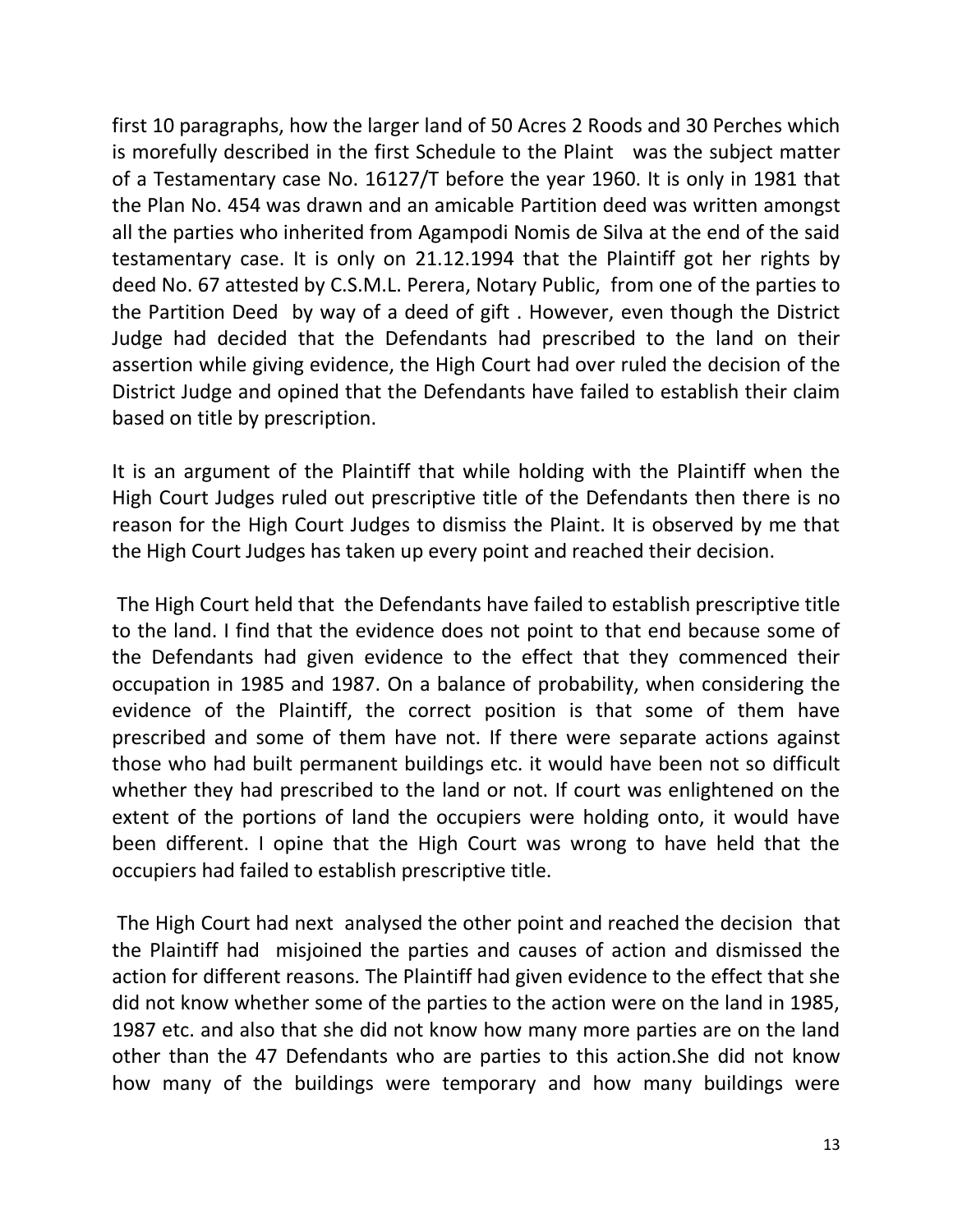permanent. The  $13<sup>th</sup>$  Defendant, the  $41<sup>st</sup>$  Defendant and the  $33<sup>rd</sup>$  Defendant had given evidence to the effect that they came into the land in 1986, 1985 and 1987. I observe that some of the Defendants had proven prescriptive title over ten years but some have not but it is to my surprise that the Plaintiff's evidence was not good enough to prove her possession of the land at any time before 1994. She **specifically had given evidence that she came to find out about the land only after she got title in 1994**. I therefore conclude that the Plaintiff has different reasons to plead for ejectment of some of the Defendants who had been there for a short period and others who had been there for longer periods as against her paper title which she got in 1994. It would have been different if she proved her predecessor's possession to different parts of the land which were occupied by different Defendants.

The Counsel for the Plaintiff has quoted the following cases in favour of the stance taken by the Plaintiff that " no action should be dismissed for the reason that there is a misjoinder of parties or causes of action ".

- 1. Dingiri Appuhamy Vs Talakolawewe Pangananda Thero , 67 NLR 89.
- 2. Ameer Vs Kulatunga 1996, 2 SLR 398.
- 3. Adlin Fernando and Another Vs Lionel Fernando and Others 1995, 2 SLR 25.
- 4. Uragoda Vs Jayasinghe and Others 2004, 1 SLR 398.
- 5. J. M. Wimalasoma Vs E.D.Alapatha 45 CLW 67.

The Counsel for the Defendants has quoted the following cases in favour of the stance taken by the Defendants that " the failure of the Plaintiff to establish that the Defendants were acting in concert was fundamental to be proven, if the Defendants were to be joined in one action for one cause of action "

- 1. Lowe Vs Fernando 16 NLR 398.
- 2. J.M.Wimalasoma Vs E.D.Alapatha 45 CLW 67.
- 3. Uragoda Vs Jayasinghe and Others 2004 1 SLR 108.
- 4. Adlin Fernando and Another Vs Lionel Fernando and Others 1995, 2 SLR 25.

In the case of **Ameer Vs Kulatunga (supra),** it was a case of one Plaintiff who sued his tenant who occupied four premises at one and the same time. By mistake due to a typographical error, the Sinhala Plaint did not contain premises No. 71. It was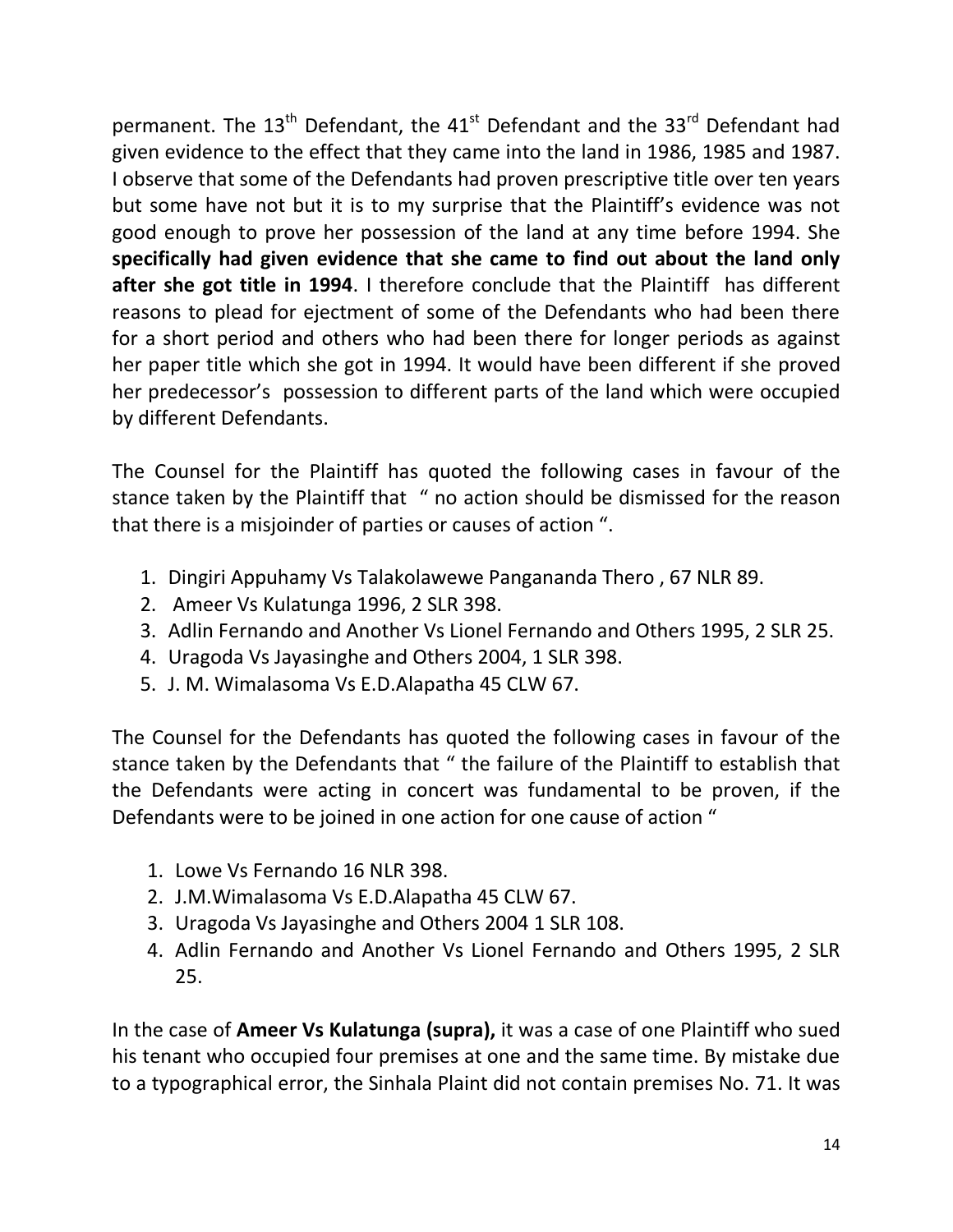decided that there was no misjoinder of 'causes of action' and under Sec. 36 of the Civil Procedure Code, in one action, several different causes of action could be united against one Defendant by the Plaintiff. It is in this context that Court had held that court cannot dismiss an action merely on the ground of misjoinder of causes of action.

Justice G.P.S. de Silva referred to **Dingiri Appuhamy Vs Pagnananda Thero** (supra) in the aforementioned case. In this case, the Plaintiffs who were dayakayas of a Vihare, sued for a declaration that the  $1<sup>st</sup>$  Defendant, who was a bhikku resident in the temple, was guilty of 'parajika' and had therefore , forfeited his right to be a bhikku. They also prayed for an order directing the  $2^{nd}$  Defendant, who had jurisdiction over the temple in his capacity as Mahanayaka Thero, to take the necessary measures if the  $1<sup>st</sup>$  Defendant was declared to have forfeited his right to be a member of the Sangha. Justice Abeysundere in this judgment stated that, "I set aside the judgment and decree of the learned District Judge, **and I dismiss the action in so far as it is against the 2nd Defendant on the ground that there is a misjoinder of causes of action.** I direct the District Court of Kurunegala to give the Plaintiffs an opportunity to amend their plaint so that the action may be against the  $1^{st}$  Defendant only. " I observe that the Supreme Court in that case firstly decided that there was misjoinder and dismissing the same granted the Plaintiff to amend the Plaint.

In the case of *Adlin Fernando and Another Vs Lionel Fernando and Others 1995,*  2 **SLR 25,** the Plaintiff Petitioners instituted action against the Respondents jointly and severally for a declaration that several deeds of gift are null and void or, in the alternative, sought revocation of same and damages. The Petitioners, the donors alleged that the  $1^{st}$  Respondent acting jointly with the  $2^{nd}$  and  $3^{rd}$ Respondents obtained their signatures by deceit. **The Defendants raised the objection of misjoinder of parties and causes of action, which was upheld by Court.**

It is important to note that in this case, it was also held that "The provisions of the Civil Procedure Code relating to the **joinder of causes of action and parties are rules of procedure and not substantive law. Courts should adopt a common sense approach in deciding questions of misjoinder or non joinder."**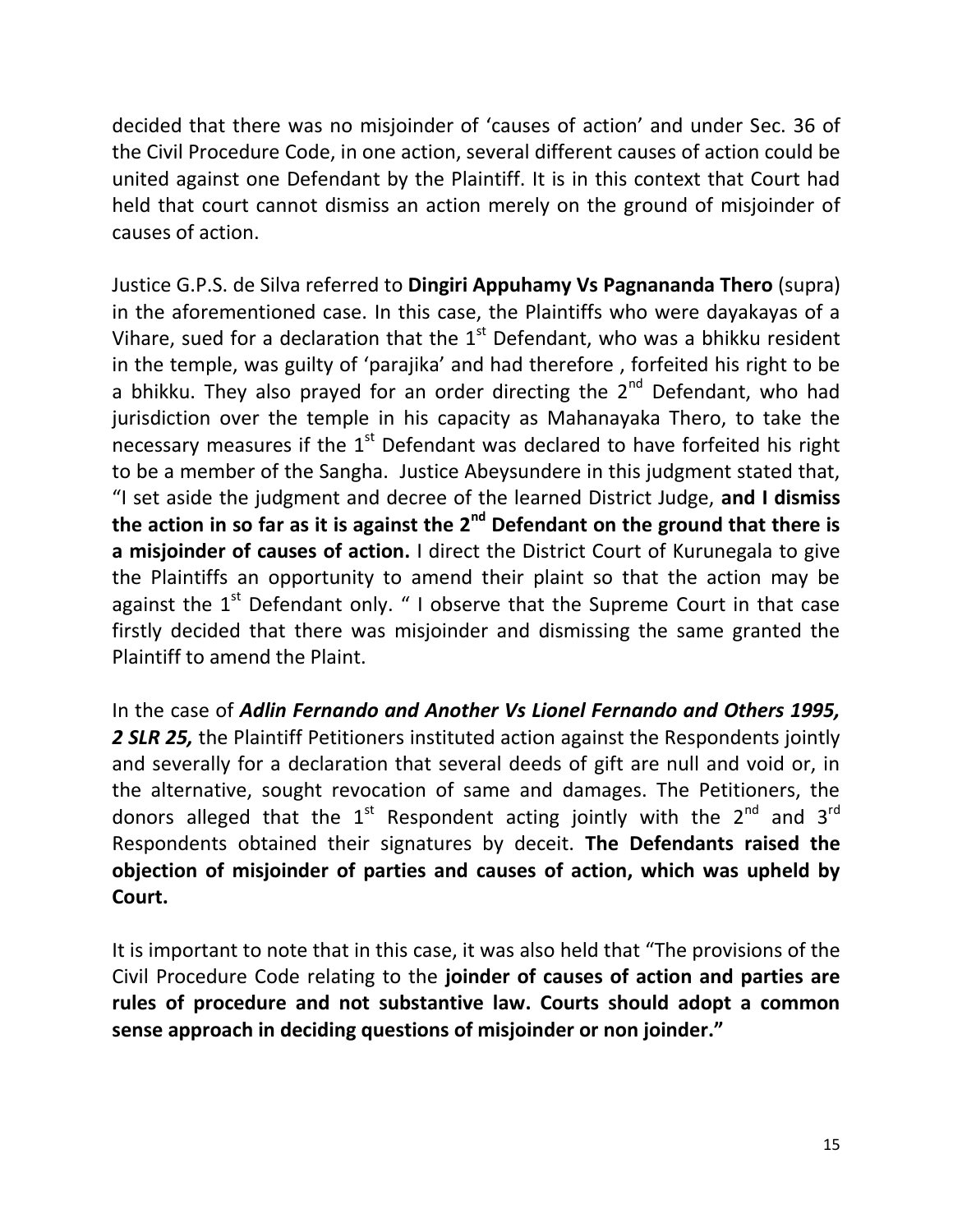I quite agree with the said suggestion in Adlin Fernando case that courts should adopt a **common sense approach** in deciding questions of misjoinder.

In the case **of** *Uragoda Vs Jayasinghe* **(supra**), one Plaintiff who was supposed to have had tubercolosis according to the Doctor named Uragoda who acted in accordance with the report given by the Glass House and its workers filed action against Dr. Uragoda and the Glass House workers for negligence and damages. The Defendants pleaded misjoinder of Defendants and misjoinder of causes of action. In the context of this background, it was held that there was no misjoinder. It is important to note what Justice De Silva said about misjoinder of parties and causes of action. He said " It is abundantly clear from the above ( meaning the wording in Sec. 14 of the CPC ) that where a Plaintiff insists on proceeding with a trial on causes of action or defendants wrongly joined, Court has the discretion to give judgment in favour of one or more of the plaintiffs as may be entitled to the relief claimed on the evidence led at the trial under the provisions of Sec. 11 of the Code or give judgment against one or more defendants, as may be found to be liable according to their respective liabilities under Sec. 14. In other words it is the duty of court to deal with the matter in controversy so far **as regards the rights and interest of the parties actually before it ".** 

In the case of *J.M.Wimalasoma Vs E.D.Alapatha 45 CLW67*, the Plaintiff in one action sued two sets of defendants for a declaration of title to five lots of land possessed by the defendants separately. In his plaint he alleged that the defendants were acting in concert to deprive him of the entire land comprised of five lots, but was unable to substantiate it in his evidence. The issue of misjoinder of defendants and causes of action was raised at the commencement of the trial, but the learned District Judge at the conclusion of the trial on all the issues ruled against the defendants on the issue of misjoinder and also failed to discuss this point. The defendants appealed at at the conclusion of the argument in appeal, Counsel for the Plaintiff Respondent requested that the Plaintiff be allowed to amend his pleadings and restrict his claim against one set of defendants. Court held:

**(1)** That **the failure** of the Plaintiff to establish that **the defendants were acting in concert , was fundamental** to the recognition of his right to proceed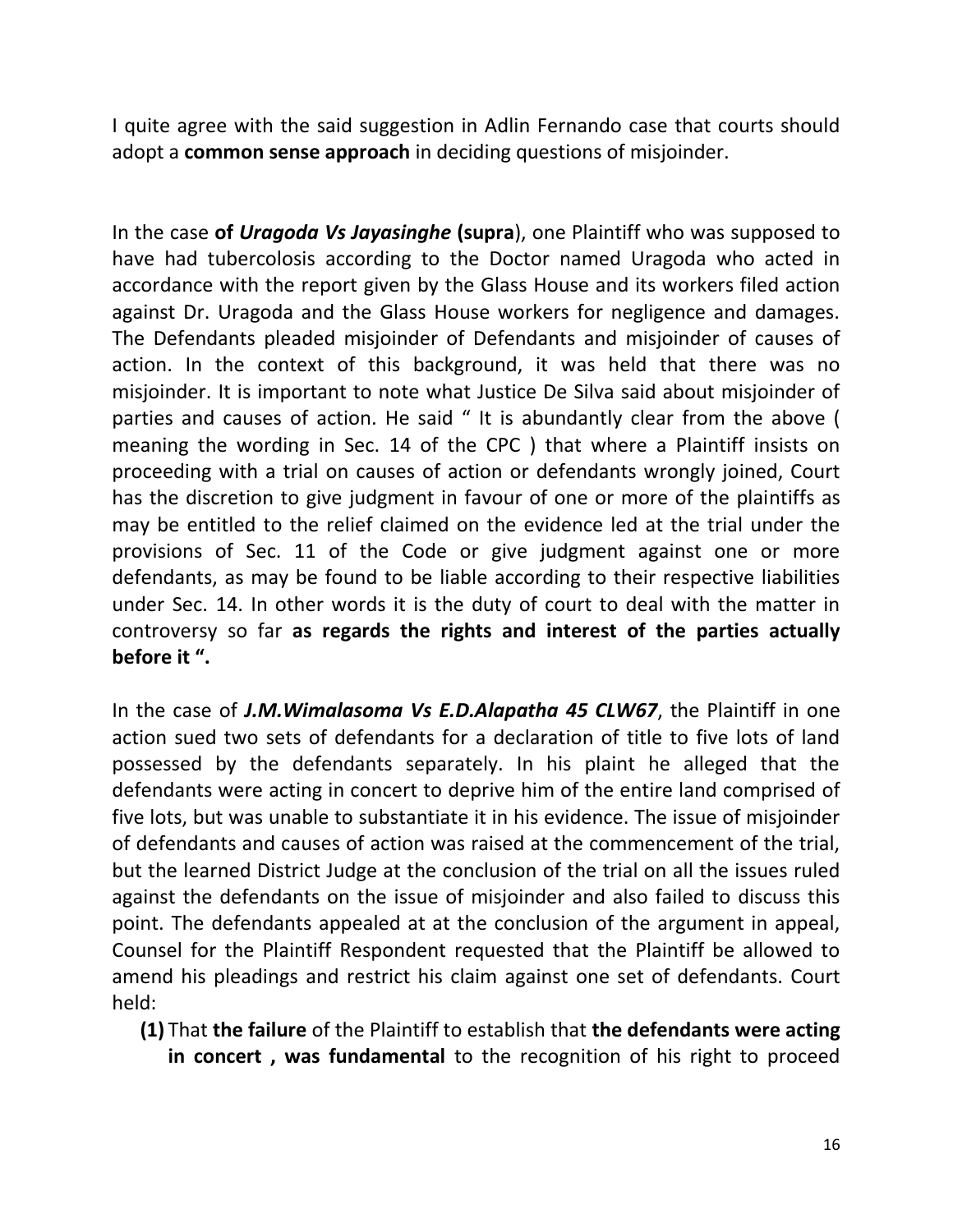against all the defendants in the same proceedings, and as such, **there was a misjoinder of defendants and causes of action.**

**(2)** That the **discretion of the Court must be judicially exercised , after consideration of all relevant circumstances**, such as the conduct of the parties, and the belatedness of the application, and therefore, the application of the plaintiff to amend his pleadings should not be allowed.

Gratien J. in this judgment referred to the case of *Lowe Vs Fernando1915, 16 NLR 389.* In this case, it was held per Wood Renton J and Pereira J that where a plaintiff claimed the entirety of a block of land on one title and complained that the defendants were severally in possession of separate and defined portions of it, it would be misjoinder of defendants and causes of action to institute one action against all the defendants for the recovery of the whole block, **unless it could be shown that the defendants were acting in concert in depriving the plaintiff of the possession of the entire block.**

I observe that in the case in hand, the Plaintiff has pleaded in the Plaint that " the Defendants have **acted in concert** in occupying the land ". That is the reason for the Plaintiff to have filed one action against all the 47 Defendants together but the Plaintiff has **totally failed to establish that position** through oral evidence or otherwise. In that event, how could the Court 'deal with the matter in controversy so far as regards the rights and interest of the parties actually before it?'. It is my opinion that the trial judge should be placed in a position where he could give judgment in favour of the Plaintiff or in favour of any Defendant as may be found to be liable according to their respective liabilities. When each Defendant is an individual trying to place before court his position as against the Plaintiff in this case in hand and when the Plaintiff has failed to prove that all these 47 Defendants have acted in concert in having occupied the land, how can the trial judge deal with the matters in controversy amongst all the parties together? How can the Judge disect the case on his own when the Plaintiff has failed to prove that the Defendants have acted in concert? If the Plaintiff proved that all the Defendants got together and entered the land **acting in concert as pleaded by the Plaintiff ,** then the judge can decide **on the rights of the group of Defendants as against the Plaintiff**. Otherwise it is a task next to impossible to be handled by the judge even though there is provision in the Civil Procedure Code for a judge to order separate trials of any different causes of action on his own or at the instance of parties , if the parties agree to do so. In this case there had